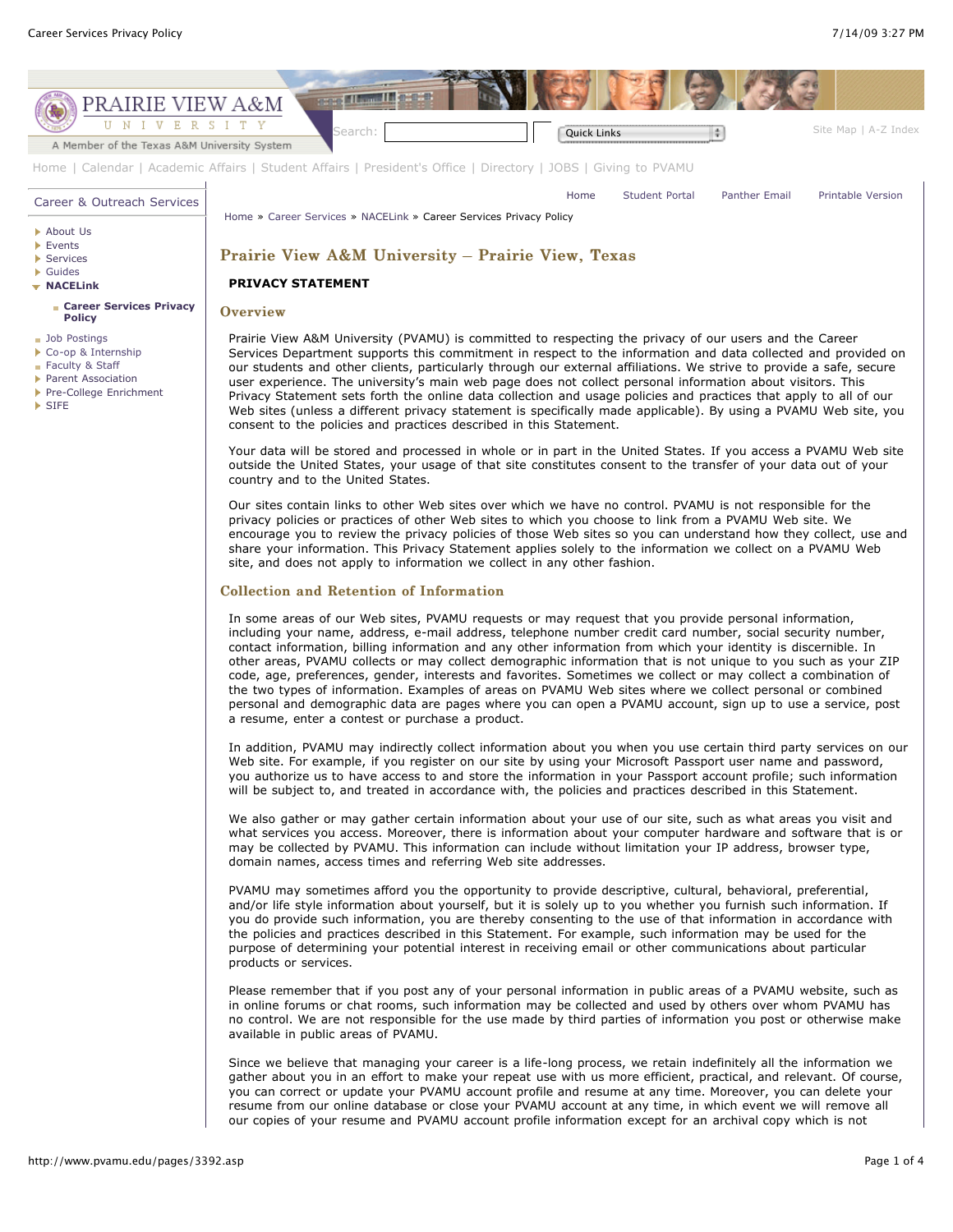accessible on the Internet.

# Use of Information by PVAMU

We use the information we gather on a PVAMU Web site, whether personal, demographic, collective or technical, for the purpose of operating and improving the PVAMU Web site, fostering a positive user experience, and delivering the products and services that we offer.

We may also use the information we gather to inform you of other products or services available from PVAMU or its affiliated companies or to contact you about your opinion of current products and services or potential new products and services that may be offered. (The term "affiliated companies" is defined in the section of this Statement entitled "Contact Information.")

We may use your contact information in order to send you e-mail or other communications regarding updates at the PVAMU site, such as new PVAMU opportunities and additional listings which may be of interest to you. The nature and frequency of these messages will vary depending upon the information we have about you. In addition, at the time of registration, you have the option to elect to receive additional communications, information and promotions including without limitation free informational newsletters from PVAMU relating to topics that may be of special interest to you, such as career management advice.

We have an area where you can submit feedback. Any feedback you submit in this area becomes our property, and we can use such feedback (such as success stories) for marketing purposes or contact you for further information.

# Disclosure of Information to Others

We do not disclose to third parties your personal information, combined personal and demographic information or information about your use of a PVAMU Web site (such as the areas you visit or the services you access), except as set forth in the following four subparagraphs.

- 1. We may disclose such information to third parties if you consent to such disclosure. For example, if you indicate that you would like to receive information about the products or services of third parties at the time you register for a PVAMU account, we may supply your contact information to third parties such as employers, recruiters, data aggregators, marketers or others for the purpose of sending you e-mail or otherwise communicating with you. We may use data we have about you (such as the interests and preferences you have expressed) to determine whether you might be interested in the products or services of a particular third-party.
- 2. We may disclose such information to companies and individuals we employ to perform functions on our behalf. Examples may include hosting our Web servers, analyzing data, providing marketing assistance, processing credit card payments, and providing customer service. These companies and individuals will have access to your personal information as necessary to perform their functions, but they may not share that information with any other third party.
- 3. We may disclose such information if legally required to do so, if requested to do so by a governmental entity or if we believe in good faith that such action is necessary to: (a) conform to legal requirements or comply with legal process; (b) protect the rights or property of PVAMU or its affiliated companies; (c) prevent a crime or protect national security; or (d) protect the personal safety of users or the public.
- 4. We may disclose and transfer such information to a third party who acquires all or a substantial portion of PVAMU's business, whether such acquisition is by way of merger, consolidation or purchase of all or a substantial portion of our assets. In addition, in the event PVAMU becomes the subject of a bankruptcy proceeding, whether voluntary or involuntary, PVAMU or its trustee in bankruptcy may sell, license or otherwise dispose of such information in a transaction approved by the bankruptcy court.

PVAMU may also share aggregated anonymous information about visitors to each of its Web sites (for example, the number of visitors to PVAMU's Diversity area) with its clients, partners and other third parties so that they may understand the kinds of visitors to PVAMU's site and how those visitors use the site.

PVAMU supplies technology, hosting and related services to other leading companies to power recruitment areas on their Web sites (sometimes referred to as "private label recruitment areas"). Personal and/or demographic information supplied by you in private label recruitment areas becomes part of the PVAMU database, but it is not accessible by anyone other than you, PVAMU and the company concerned without your consent.

The Career Services department is a member of NACE and its NACElink CSM systems. As a member, student data will reside on NACElink Network servers and its associated software program.

Information gathered on a page in a private label recruitment area, or on a co-branded page (such as that of a contest co-sponsored by PVAMU and another company), may become the property of the other company or of both PVAMU and the other company. In that instance, the use of such information by the other company may be subject to the privacy policy of that company and, in any event, PVAMU is not responsible for that company's use of your personal or demographic information.

If you apply for a position through a co-branded site, (i.e. Symplicity or NACElink Network) you may be asked to provide information on your age, gender or race. Some employers are required by law to gather this information from job applicants for reporting and record keeping requirements. You should understand that if provided, this information will be used by employers only in accordance with applicable law and will not be used in making any employment decisions. All information provided will be kept separate from your expression of interest in any job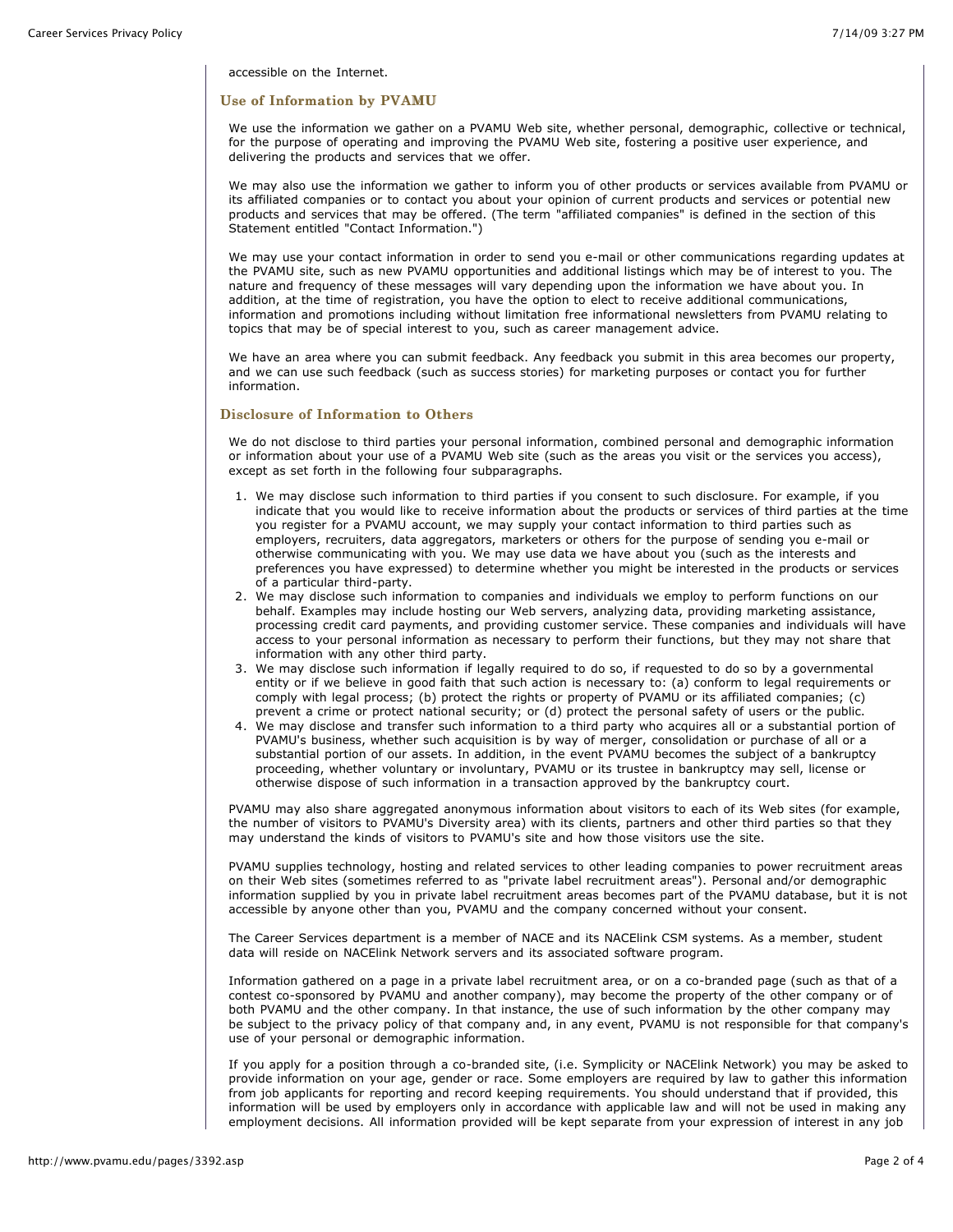opportunity. Providing this information is strictly voluntary and you will not be subject to any adverse action or treatment if you choose not to provide this information.

#### **Career Services**

Since PVAMU houses a site, we give you the option of putting your resume in our database. There are two ways of doing this:

- 1. You can store your resume in our database through Symplycity and NACElink, but not allow it to be searchable by potential employers. Not allowing your resume to be searchable means that you can use it to apply for a job online, but employers and recruiters will not have access to search it through our resume database product.
- 2. If you allow your resume to be searchable, then all parties with access to our searchable resume database (or copies thereof) will have access to your resume.

Please note that jobs on the NACElink Network are not screened by NACE. We attempt to limit access to our searchable resume database (or copies thereof) only to paying employers, recruiters, hiring managers, headhunters, and human resource professionals, as well as law enforcement and national security agencies, but cannot guarantee that other parties will not gain access to this database. We are not responsible for the use made of resumes by third parties who access such resumes while they are in our searchable database.

You may remove your resume from our searchable database at any time. However, employers, recruiters and others who have paid for access to that database or to obtain a copy of that database, as well as parties who have otherwise gained access to the database, may have retained a copy of your resume in their own files or databases. We are not responsible for the retention, use or privacy of resumes in these instances.

### **Use of Cookies**

PVAMU uses "cookies" to help personalize and maximize your online experience and time online. A cookie is a text file that is placed on your hard drive by a Web page server. Cookies are not used to run programs or deliver viruses to your computer. Cookies are uniquely assigned to your computer, and can only be read by a Web server in the domain that issued the cookie to you.

One of the primary purposes of cookies is to provide a convenience feature to save you time. The purpose of a cookie is to tell the Web server that you have returned to a specific page. For example, if you personalize PVAMU pages, or register for services, a cookie helps us to recall your specific information (such as user name, password and preferences). Because of our use of cookies, we can deliver faster and more accurate results and a more personalized site experience. When you return to the PVAMU site, the information you previously provided can be retrieved, so you can easily use the features that you customized. We also use cookies to track click streams and for load balancing.

You may have the ability to accept or decline cookies. Most Web browsers automatically accept cookies, but you can usually modify your browser setting to decline all cookies if you prefer. Alternatively, you may be able to modify your browser setting to notify you each time a cookie is tendered and permit you to accept or decline cookies on an individual basis. If you choose to decline cookies, however, that may hinder performance and negatively impact your experience on the PVAMU Web site.

#### Use of Web Beacons

PVAMU Web pages may contain electronic images known as Web beacons (sometimes called single-pixel gifs) that allow us to count users who have visited those pages and to deliver co-branded services. Web beacons are not used to access your personally identifiable information on PVAMU; they are a technique we use to compile aggregated statistics about our Web site usage

Web beacons collect only a limited set of information including a cookie number, time and date of a page view, and a description of the page on which the Web beacon resides.

# Updating Your Information

You may review, correct, update or change your PVAMU account profile information at any time. Simply log into your PVAMU account, go to your Account Profile, review your account information and, if you wish, edit it with the options provided.

If you opted to receive newsletters, commercial e-mails or other communications from PVAMU or third parties at the time you registered with PVAMU, but subsequently change your mind, you may opt-out by editing your Account Profile as described above. If you previously opted not to receive such communications, you may later opt-in by editing your Account Profile.

# **Security**

PVAMU has implemented reasonable technical and organizational measures designed to secure your personal information from accidental loss and from unauthorized access, use, alteration or disclosure. However, we cannot guarantee that unauthorized third parties will never be able to defeat those measures or use your personal information for improper purposes.